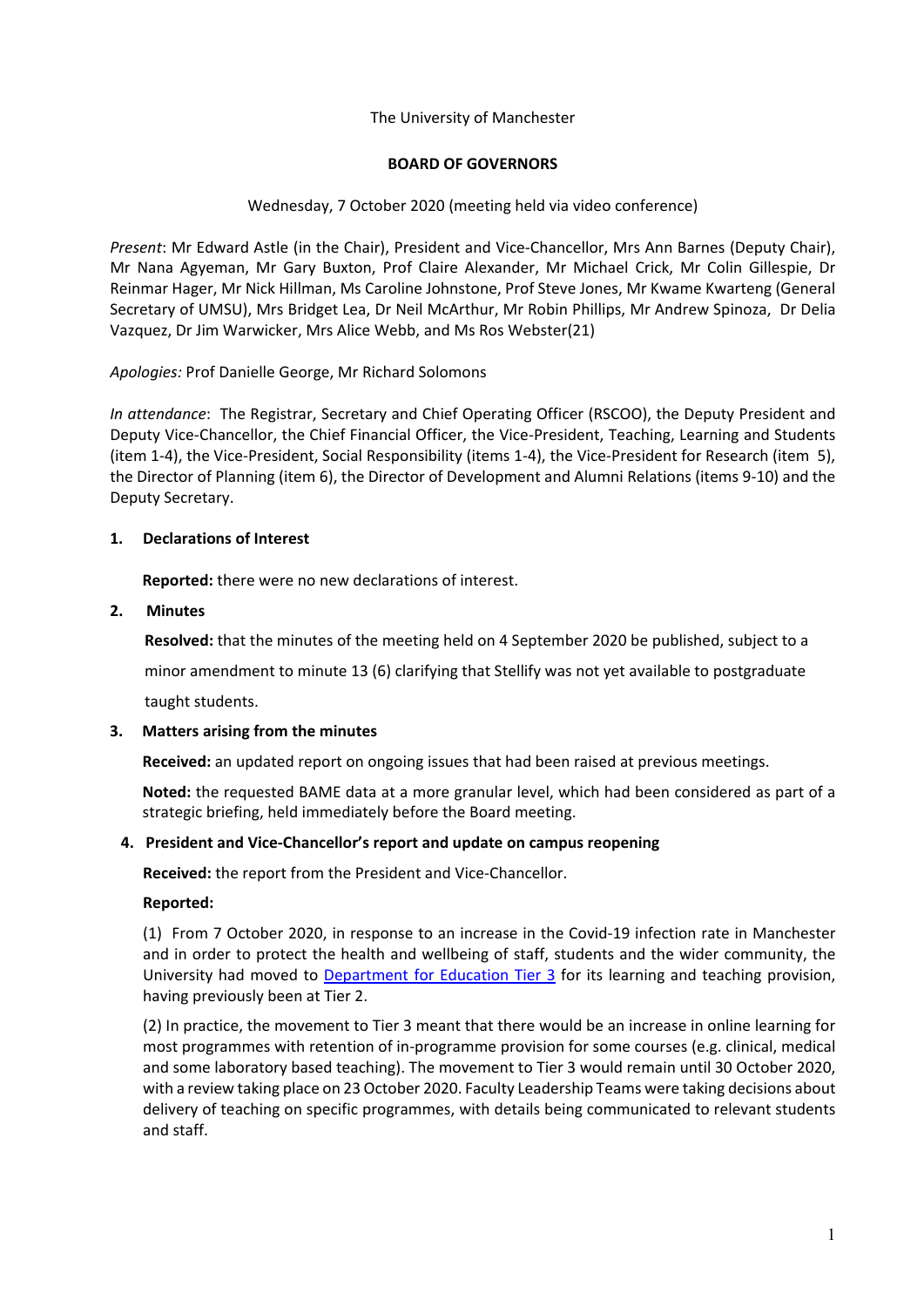(3) The campus remained open and research was continuing; the University was continuing to ensure necessary safety precautions were in place to make campus activity as safe as possible.

(4) Movement to Tier 3 was a collaborative decision between the University, Manchester Metropolitan University (MMU), the Director of Public Health and the local Public Health team, supported by Public Health England. This coordinated and integrated approach had not been mirrored in some other cities and had been commended by officials in the Department for Education. Daily meetings took place with the local public health team as part of formal outbreak management.

(5) Unless required to work on campus, staff would continue to work from home: students and staff in the highly vulnerable category were encouraged to discuss arrangements with their tutor or line manager.

(6) Government advice was that students were strongly encouraged to remain in their current accommodation and not return to their family home or other residential accommodation. The University continued to provide support for students on and off campus.

(7) Since 21 September 2020, just under 1,400 students had tested positive and the latest rolling seven day average was 169 cases per day (with peaks of 241 on 2 October and 227 on 5 October). The latest daily number (112 on 6 October) indicated a 50% reduction in positive cases. Whilst it was too early to be confident of a trend, a reduction of this nature would mirror experience at MMU, where students had returned earlier than at Manchester and there was a now a substantial reduction in new cases. The vast majority of infected students were either asymptomatic or had mild symptoms.

(8) Latest figures indicated that the infection rate in Manchester for 17-21 year olds was 3,000 cases per 100,000 population; in the population excluding this age group, the infection rate was in the region of 50 cases per 100,000 population.

(9) The key challenges for the University remained as outlined in the report from the Vice-President for Social Responsibility and Chair of the Campus Reopening Group, particularly the rapidly increasing Covid-19 infection rates in Greater Manchester and managing behaviour and compliance to reduce transmission.

(10) Before the decision to move to Tier 3, there had been some staff concern about face-to-face teaching which had been manifested in a petition signed by 500 staff.

(11) Whilst the behaviour of the majority of students had been exemplary, there had been a number of instances of unacceptable behaviour, including parties involving hundreds of students in student residences. The Senate meeting on 6 October 2020, in addition to receiving a full update on the latest situation, had been asked to consider an addendum to the current Regulation relating to student conduct and discipline. The addendum would permit the issuing of a fixed penalty notice of £50 (and a formal warning) to a student for Covid related misbehaviour and failure to engage with attempts to encourage acceptable behaviour. There were already 70 cases adjudged to be at the threshold for disciplinary action, which would ordinarily be via a Summary Disciplinary Panel.

(12) There had been lengthy discussion at Senate, and a number of members had indicated opposition to fines and as a result, Senate members had been asked to agree, by circulation, replacement of fines with sanctions, on the understanding that the primary sanction would be the Covid-19 awareness course currently under development.

(13) Staff had worked hard to ensure the quality of on online delivery; there had been investment to support this activity and students were engaging positively. Work was ongoing to map teaching and learning activity and related support to the Department for Education tiers to facilitate future movement between the tiers.

(14) Home and EU undergraduate numbers were significantly above target (approximately 7,000 against a target of approximately 6,400) whilst international undergraduate numbers were broadly consistent with target (approximately 2,300). Postgraduate home and international students were currently below target but these students were arriving three weeks later than usual, so it was too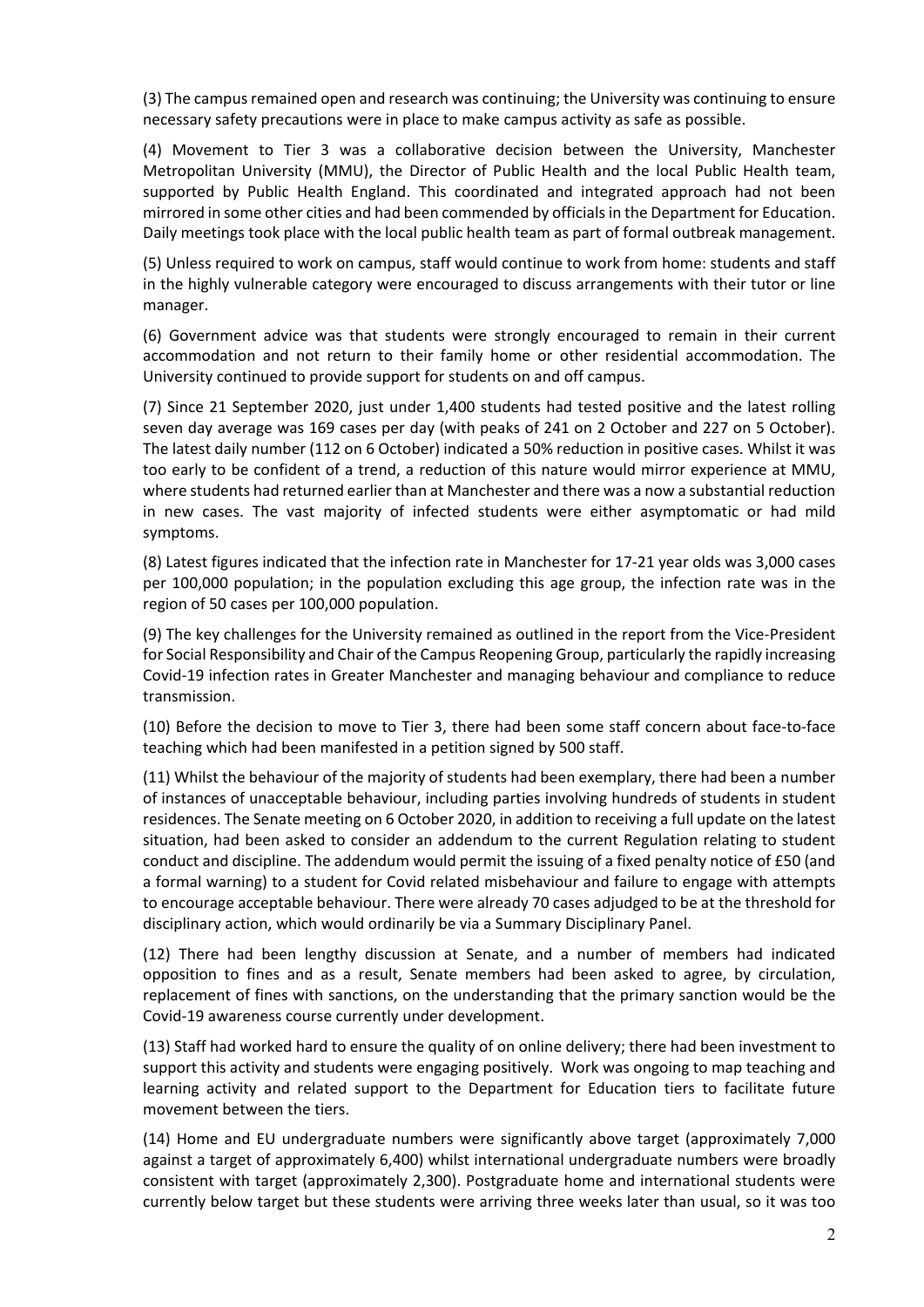early to assess outcome (postgraduate taught programmes commenced on 26 October). There remained some uncertainty about overall numbers given the recent increase in infection. Confirmation of Acceptance of Studies numbers indicated that the majority of international students still intended to come to Manchester; however, some students might decide to defer or study from their home country, noting that not all programmes could be undertaken entirely online (the University had been transparent about the developing situation).



#### **Restricted Information**

(16) Researchers from the Global Development Institute had been awarded a new research contract of £32 million to establish the African Cities Research Consortium, funded by the Foreign, Commonwealth and Development Office (FCDO) as part of UK Aid.

(17) Universities in the Greater Manchester region had formed the Greater Manchester Universities Forum and had met with local FE colleges to consider future skills needs across the region.

(18) The University and the regional authority had submitted bids as part of the Comprehensive Spending Review and there were indications that these had been received favourably.

#### **Noted:**

(1) It was unfortunate that the contribution of some Senate members appeared to demonstrate a lack of understanding of the impact of unacceptable behaviour on front line Professional Services staff and the need to act quickly to minimise the impact on the wider community.

(2) In response to a question, Public Health England has taken the lead role on communications to demonstrate the efficacy of the local, coordinated approach but the President and Vice-Chancellor remained prepared and willing to lead media communications (Secretary's note: the President and Vice-Chancellor appeared on the Today programme on BBC Radio 4 on  $12<sup>th</sup>$  October (1:16:45)).

(3) Students who were self-isolating were being provided with support through both Residential Life and the Students Union, although given the volume of cases it had not been feasible to maintain the buddying system.

(4) Noting staff concerns about face to face teaching in the current situation, the comment that it was important to establish and articulate the pedagogical benefits of face to face teaching for dissemination across the institution.

(5) The view of Senate members on the Board confirmed positive student engagement with online teaching and that students were adapting quickly to the developing situation, noting the intention to move from Tier 3 (as described above) as soon as it was practicable and safe to do so. Students were inevitably anxious and concerned about the situation and the impact on their broader student experience.

(6) The importance of support for both student and staff mental health and monitoring this (for example through regular use of pulse surveys).

(7) In response to a question about recent student deaths from drug misuse in Newcastle, the University provided relevant information and advice to new students, and there was potential to reinforce this message.

(8) The Board's continued support for the response of senior management to the pandemic and its appreciation of the efforts of staff and students to operate in the current exceptional, unprecedented circumstances.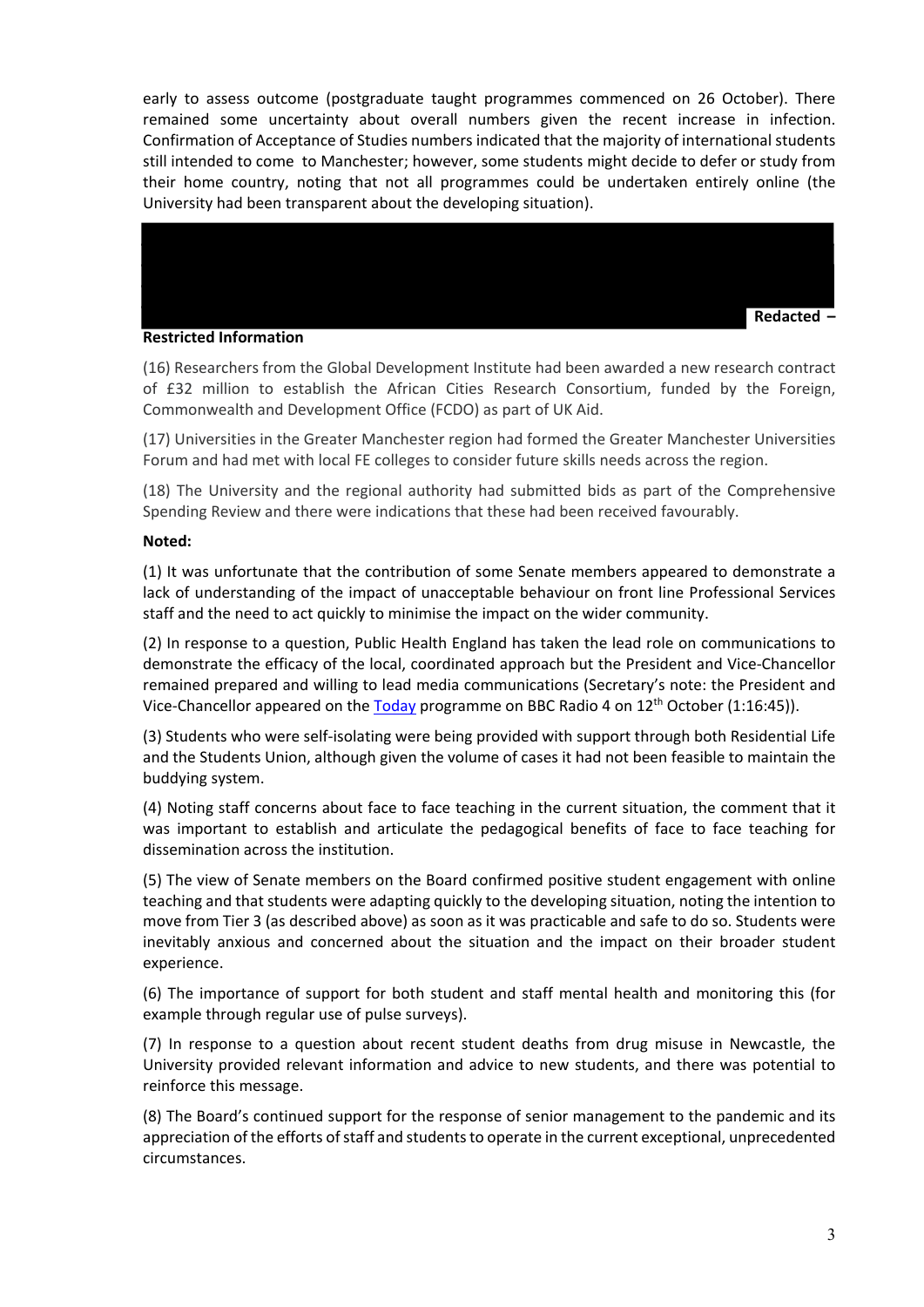#### **5. Research update**

**Received:** a report from the Vice-President for Research summarising progress against the University's research strategy key performance indicators, highlighting key achievements and strategic actions taken to address challenges. The report included focus on the response to Covid-19 and the final stages of preparation of submission to the Research Excellence Framework 2021 REF 2021).

#### **Reported:**

(1) The report set out actions to mitigate the impact of Covid-19 including the work of the Covid-19 Rapid Response Group.

(2) In relation to research quality and preparations for REF 2021 the University's submission covered 31 Units of Assessment. 97% of staff had been judged as producing world-leading (4\*) or internationally excellent (3\*) research by internal peer review, and this exceeded the KPI target of 90%.



**Information**

(4) Performance management systems include measures to ensure that all eligible staff have the requisite minimum publication quality profile for REF and to increase the pool of 4\* outputs. Some staff have had targeted support to accelerate the delivery of near-final high quality outputs. Others switched to a teaching contract to reflect a career trajectory with an increased teaching focus and associated slowdown in research. Staff who contribute neither the expected quality of research nor teaching excellence, and without mitigating circumstances, have regular performance progress reviews with their line managers.

(5) The University had retained its rank position and increased its market share of UK research grant and contract (RGC) income in the latest available benchmark data for the sector, with particularly strong performance in science and engineering (e.g. funding from Engineering and Physical Sciences Research Council and Science and Technology Facilities Council).

(6) However, performance in relation to some UKRI research councils was relatively weak, particularly the Medical Research Council (MRC).

(7) The value of research revenue awards secured by the University in 2019-20 was £300 million, up 21% on previous year and the highest since 2016-17. However, the University's final position on application revenue values was significantly lower than previous years. Although not helped by Covid-19, there was a downward trend in the position in March 2020, compared to the same point in previous years. It was anticipated that Covid-19 would disrupt funding applications and awards over the coming period – not least because many funding calls were being postponed or cancelled – and decision-making processes were expected to take longer.

(8) Strategic actions to grow research grant and contract income included concerted efforts to target applications to major funding applications with MRC, strengthening research beacons, platforms and interdisciplinary institutes. This included, for example, interdisciplinary capabilities in relation to the environment, energy and NetZero, 'Digital Futures' (data science, artificial intelligence, cybersecurity and digital trust) and 'Creative Manchester' (creative industries and cultural economy).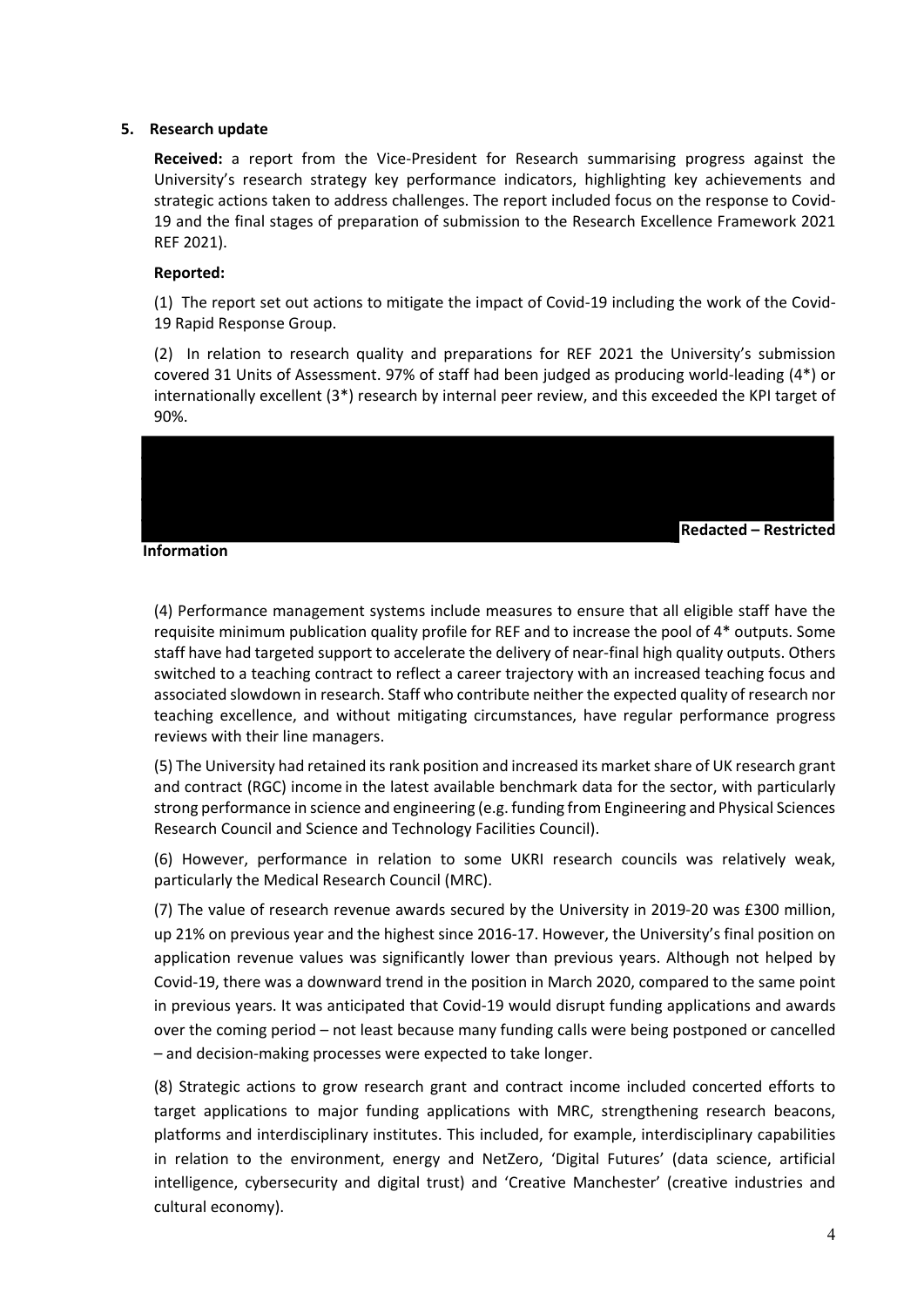(9) Enhancements had been made to postgraduate research student and research staff development, including securing new funding awards for postgraduate research training and development, extending international collaborations and enhancing research culture and working environment for research students and research staff through various operational improvements and new strategic initiatives.

## **Noted:**

(1) The report also referred to internal and external efforts to secure a more sustainable funding model for research. The Covid-19 crisis had further highlighted the over-reliance on research crosssubsidy from international student fee income. Research revenue funding yields a marginal contribution but a deficit when calculated on a full cost basis because UKRI and charities do not pay the full cost of research. The QR funding allocation covered only part of the shortfall.

(2) The University continued to engage in sector debate with government, UKRI and other funders focussed on the relative merits of increasing QR or changing the UKRI funding model in order to reduce the cross-subsidy requirement. Internally, the University continued efforts to close the costprice gap looking it at how it might re-orientate the balance in research funding streams, for example by placing a greater emphasis on securing industry and international funding.

(3) The government had announced it would cover up to 80% of income lost from international students in 2020-21, up to the value of non-publicly funded research activity on the basis of 75% loans and 25% grants (final details of how the scheme would work were awaited).

(4) There was an acknowledgement by the Treasury that the current position was unsustainable (the current funding gap for the University was approximately £160 million) and along with other Russell Group universities, the University was pressing for funding at 90% of full economic cost and doubling of QR income (noting the flexibility that the latter provided).

(5) The concern that, as the economy shrunk, the government planned investment of 2.4% of Gross Domestic Product on research and innovation would in turn decline in value.

## **6. Operational Priorities**

**Received:** a report setting out priorities for the University in academic year 2020-21, as approved by Planning and Resources Committee and the Transition Steering Group.

**Reported:** under normal circumstances, the priorities would represent year one of delivery of ambitions articulated in the new strategic plan. However, it had been necessary to take account of a significant number of activities resulting from the pandemic. A significant amount of uncertainty remained, and the priorities would need to be responsive to changing demands and resources during the course of the academic year.

#### **Noted:**

(1) Changes to the accountability and performance review (APR) cycle were likely to result in a delay to both the planned Accountability Review and Planning Conference and members would be apprised of changes as soon as these were agreed.

(2) Ensuring effective student communications was an integral part of the Teaching, Learning and Students priority.

(3) Reshaping Professional Services was a key element of and integral to delivery of specific objectives. Finance Committee had been apprised of progress in the context of an update on progress on the Strategic Plan (relevant slides would be shared with the Board). **Action: Deputy Secretary**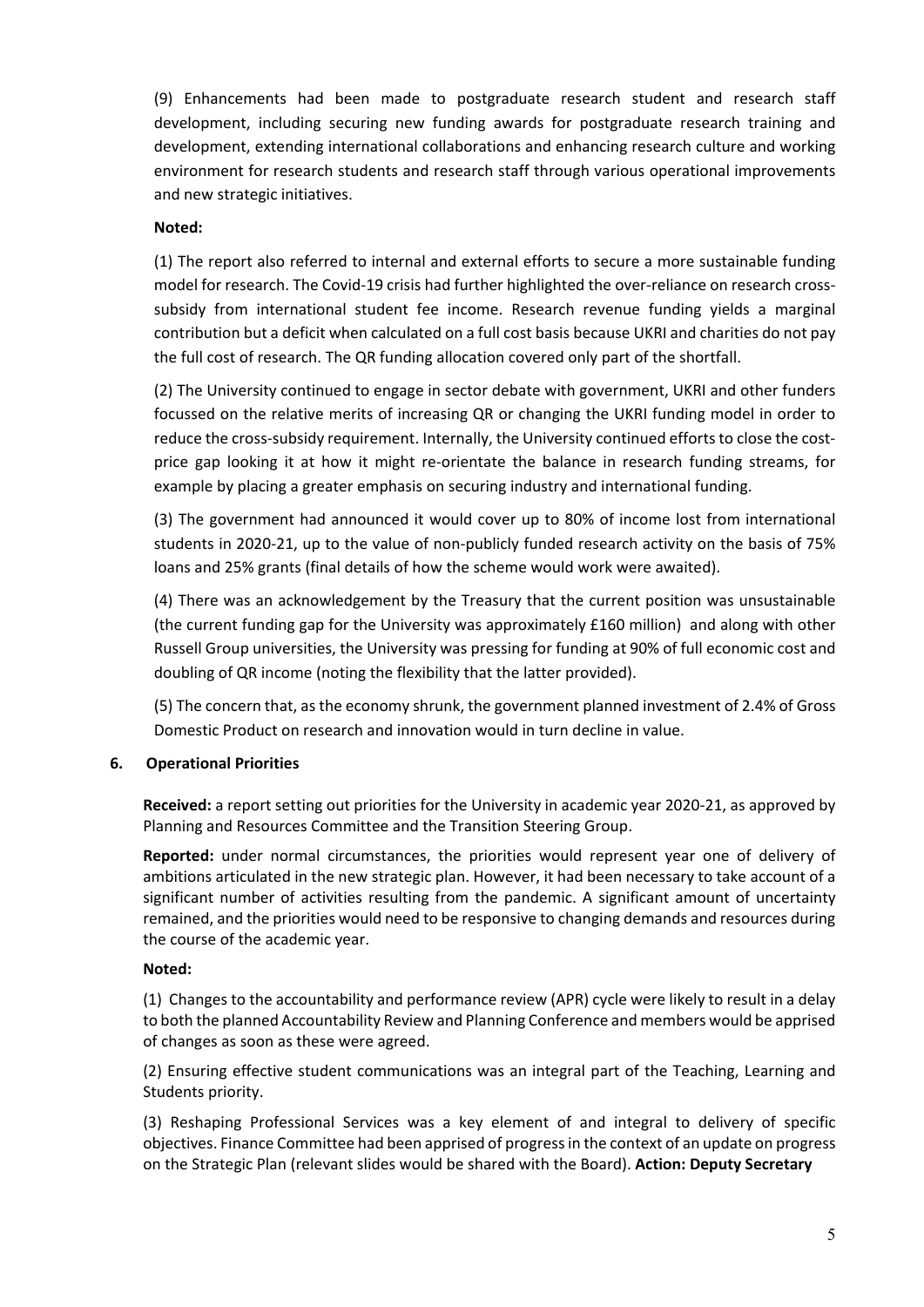(4) Finance Committee would monitor progress but, whilst reshaping Professional Services had financial benefits, its primary purpose was improved and optimised service delivery with associated organisational design and cultural change implications.

(5) Postgraduate research student well-being was covered under both learning, teaching and students and research priorities.

**Resolved:** to approve institutional operational priorities for 2020-21 as set out in the report.

## **7. President and Vice-Chancellor objectives 2020-21**

**Received:** related to item 6 above, objectives for the President and Vice-Chancellor for 2020-21.

## **8. Chair of Board objectives 2020-21**

**Received:** related to item 6 above, objectives for the Chair of the Board for 2020-21.

## **9. Division of Development and Alumni Relations (DDAR)-annual report**

**Received:** a report providing a review of performance of development and alumni engagement activity in 2019-20.

## **Reported:**

(1) An increase in performance metrics on 2018-19, with DDAR providing one of the most effective fundraising responses to the pandemic in the sector. Overall, the University had consolidated its performance as a well-established fundraising university, and significant work had been undertaken to lay the groundwork for a potential institutional campaign, with the potential to further elevate the University's position.

(2) There had been an increase in philanthropic income from 2018-19, with advancement of a number of significant relationships, which had benefitted from the engagement of senior leaders and prominent academic members of staff. The report outlined a number of high-value transformational gifts. The target for cash received had been exceeded which was a particularly successful outcome given the pandemic, which had seen many charities suffer reductions in cash income.

(3) £1.5 million had been raised during the Covid-19 Student Hardship appeal (the most successful public hardship appeal in the sector both in terms of income and donor numbers) and a further £600,000 had been raised in support of Covid-19 research.

(4) The University had adapted its approach in light of Covid-19 restrictions, for example, organising virtual alumni events in Hong Kong, Shanghai and Singapore.

(5) As reported to the Board by correspondence, in July 2020, the providers of the University's alumni relations database, Blackbaud, had suffered a data breach (the University was one of many charities affected by this). The Information Commissioner's Office had been notified and the University had advised over 200,000 alumni (the University had been advised that data obtained during the breach had been destroyed).

## **Noted:**

(1) In response to a question, the potential to increase the proportion of alumni supporting through direct debit and the proportion of alumni contactable by e-mail. In relation to the latter, the pandemic had confirmed the importance of e-mail (along with social media) as a means of communication; missing information largely related to older alumni and efforts were being made to address this gap.

(2) Legal and Information Governance professionals were assisting DDAR in relation to the response to the data breach and the Board would be apprised of any significant developments.

(3) The return on investment of 5:1 reflected investment in DDAR; in response to a question whilst there would eventually be natural diminishing returns on investment, a significant number of high value gifts significantly improved the average.

(4) In response to a question, there was potential to build on existing scholarships aimed at supporting black and minority ethic participation (e.g. in Law) and this was one of the issues under consideration at the EDI Governance Group, chaired by the Vice-President for Social Responsibility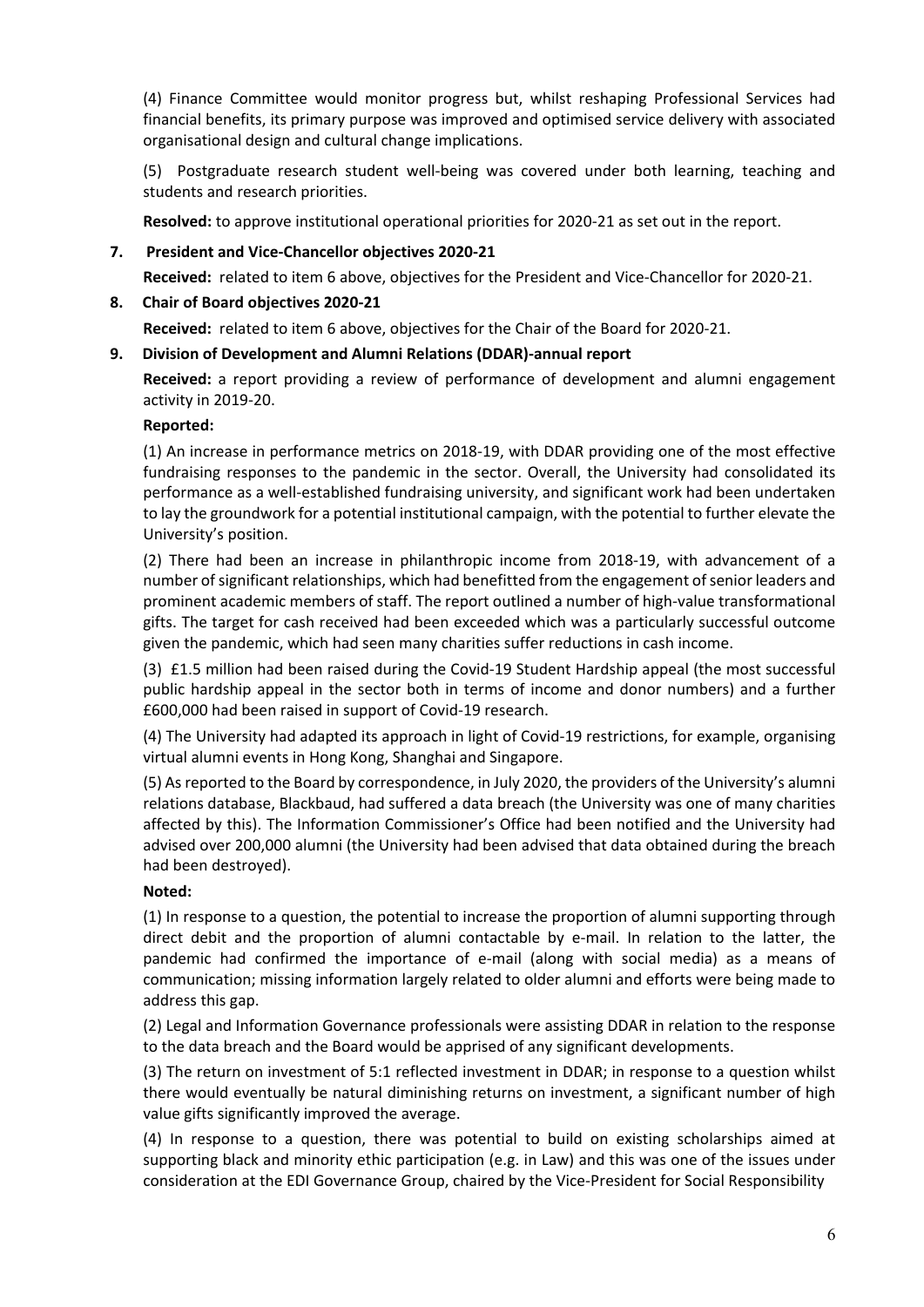(5) Noting the potential campaign referred to above (which would include the bicentenary in 2024 as a focal point), a case for support was being developed and member input to this was welcome.

(6) The Board's thanks and congratulations to the Director of DDAR and her team for excellent results and performance in a very challenging environment.

# **10. Gift Oversight Group**

**Received:** the annual report on the purpose and activity of the Gift Oversight Group in 2019-20, including a record of decisions made by the Gift Oversight Group. The Group was chaired by the Vice-President for Social Responsibility.

# **Reported:**

(1) No cases had required consultation with the lay member of the Board nominated for this purpose (Dr John Stageman).

(2) Any donor giving, intending to give or who has been asked to give £100,000 or more, or whose cumulative giving amounted to more than £100,000 must be considered by the Group (which met monthly during the academic year). Other donors could be considered by the Group at the discretion of the Director of Development and Alumni Relations.

(3) The Directorate of Development and Alumni Relations ensured thorough and robust background and due diligence checks on all potential donors. During the year the Group had considered 45 gift approaches of which 44 were approved (in one case the Group had sought more information before making a decision).

# **Noted:**

(1) Under item 11 below, the Chair would ask for expressions of interest in the consultative role for a lay Board member on the Group.

(2) There was a separate policy and process for naming of buildings with major issues capable of being referred to the Board.

## **11. Chair's Report**

## **i) Revised CUC HE Code of Governance**

**Received:** a report summarising the key components of the revised CUC Higher Education Code of Governance, including Values, Objectives and Core Elements.

## **Reported:**

(1) The report noted the more proactive language used in the Code (including, for example, in relation to the Board's role in academic governance) and the emphasis on the importance of culture, behaviour and relationships.

(2) A gap analysis against the detailed requirements of the Code will be undertaken and this will form part of the evidence base for the forthcoming externally led governance review (which would include consideration of the relationship between the Board and Senate).

## **ii) Board skills**

**Received:** a report updating the paper considered by the Board at its September 2020 meeting, incorporating further comments from Board members. The report would inform Nominations Committee's consideration of the process of recruiting to lay member vacancies for the next academic year.

## **Noted:**

(1) After discussion, that the skills and experience in the following areas would be the most useful to the Board given its current membership profile: communications, cyber/digital and experience of international markets (particularly China and the Far East).

(2) Skill sets in some areas (e.g cyber/digital and investment/treasury management) might be best met through co-opted committee members.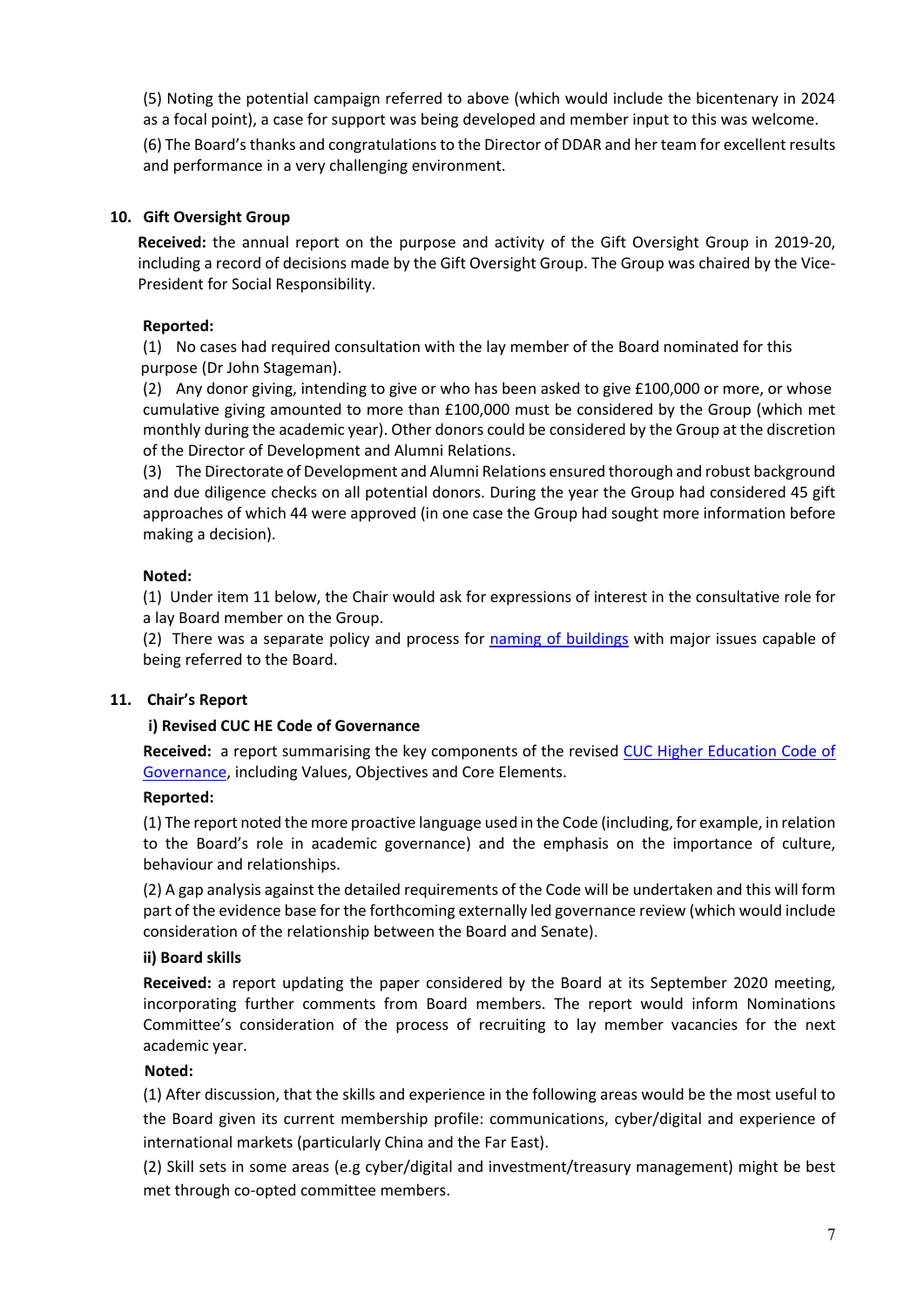(3) Nominations Committee would consider a vacancy for a lay Board member on Awards and Honours Group and the vacant Gift Oversight position referred to above at its meeting on 14 October, and expressions of interest were invited. **Action: Deputy Secretary**

## **12. Secretary's Report**

## **(i) Exercise of Delegations**

**Reported:** award of Emeritus Professorships and, pursuant to General Regulation VII.4, that the Common Seal of the University had been affixed to instruments recorded in entries 2261 to 2271.

## **(ii) Power of Attorney**

**Reported:** The Power of Attorney, which delegates certain powers in relation to intellectual property from the University to University of Manchester Innovation Factory Limited (formerly UMI3), needed to be renewed with effect from 1 October 2020.

**Resolved:** To approve the deed as drafted and attached to the report before the Board and to authorise the University to sign the Power of Attorney for a further period until 30<sup>th</sup> September 2021. **Action: Deputy Secretary**

## **(iii) Office for Students update**

**Received:** an update on recent Office for Students announcements, including plans to reduce the bureaucratic burden on institutions.

## **13. Report from Planning and Resources Committee (15 September and 6 October 2020)**

**Received:** a brief verbal report from the above Planning and Resources Committees meetings, noting that the Committee had agreed to merge the separate Finance Sub-Committee and Capital Planning Sub-Committee into a single Finance and Capital Planning Sub-Committee.

#### **15. Board Committee reports**

## **(i) Finance Committee (9 September 2020 and 7 October 2020)**

**Received:** a report from the meeting held on 9 September 2020 and a verbal report from the meeting held on 7 October 2020.

## **Reported:**

(1) The Finance Committee on 9 November 2020 would recommend a budget (version 4) and plan for approval by the Board on 24 November 2020, noting that the July 2020 Board had approved the pay cost and other operating expenditure budget. Version 3 of the budget had forecast a loss of £82 million; whilst the position had improved since then there was still significant uncertainty as outlined above.

(2) The Committee had received updates on Manchester Engineering Campus Development (MECD) and the overall capital programme, noting the need to ensure focus on ongoing maintenance.

(3) The Board had received a briefing on the latest position on the Universities Superannuation Scheme from the Chief Financial Officer before the meeting, which included current, best-case and worst-case scenarios. The Committee had agreed to delegate authority to sign off the University's response to the USS Technical Provisions Consultation to the Chair of Finance Committee and the Chief Financial Officer.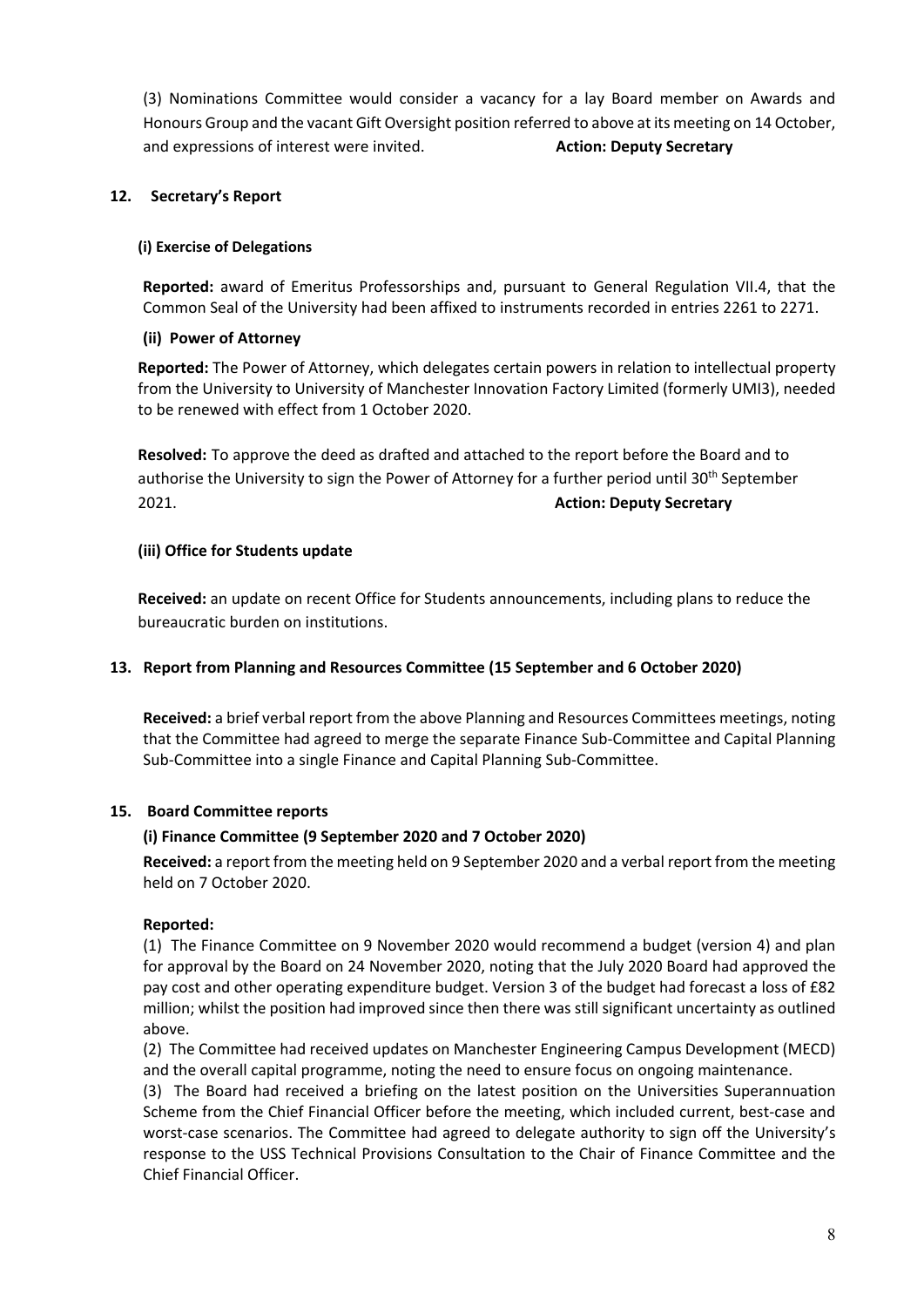(5) The Committee had received proposals from the University of Manchester Superannuation Scheme (UMSS) Trustee Board in order to agree and sign off the 31 July 2019 actuarial valuation. New funding arrangements included a continuation of the existing deficit recovery contributions of £6.6 million per annum, a change to the future service rate to account separately for expenses and a request for a guarantee.

Noted:

| (1) An infographic setting out different sources of loan finance                        |  |  |  |  |  |                       |
|-----------------------------------------------------------------------------------------|--|--|--|--|--|-----------------------|
|                                                                                         |  |  |  |  |  | Redacted - Restricted |
| Information along with existing loans, (private placement and bond) would assist member |  |  |  |  |  |                       |
| understanding. Action: Chief Financial Officer                                          |  |  |  |  |  |                       |

(2) Comments on the content and format of the report, which was the first from the new Chair of the Finance Committee were welcome.

#### **Resolved:**

(1) On the recommendation of Planning and Resources Committee and Finance Committee to approve revised funding arrangements for UMSS.

**Redacted - Restricted Information** 

**Action: Deputy Secretary** 

(ii) Audit and Risk Committee (16 September 2020)

Received: a report from the meeting of Audit and Risk Committee held on 16 September 2020.

#### **Reported:**

(1) Uniac had carried out a follow-up review of the previous review of leavers access to University systems after departure, alongside a review of risks associated with salary over-payments to University staff through the payroll. The audit reviewed the underlying reasons for staff overpayments and considered the roles of schools, departments and central services in relation to this area.

(2) The report identified significant room for improvement in relation to effectiveness of design, effectiveness of implementation and economy and efficiency. Management were concerned about the report findings and the Director of Human Resources had produced a report which included an updated action plan, with some implementation dates brought forward.

(3) EY was making good progress with the external audit; going concern issues would be addressed later in EY's work.

(4) The Committee had received the previously circulated internal audit programme covering the period until January 2021, noting ongoing discussions involving the Chair about relative prioritisation of the programme.

(5) The Committee had received an update on the external audit tender for the year ending 31 July 2021 and thereafter including the scope of the audit and timeline of the tender process and involvement of the Committee.

#### 16. Report from the Senate

**Received:**